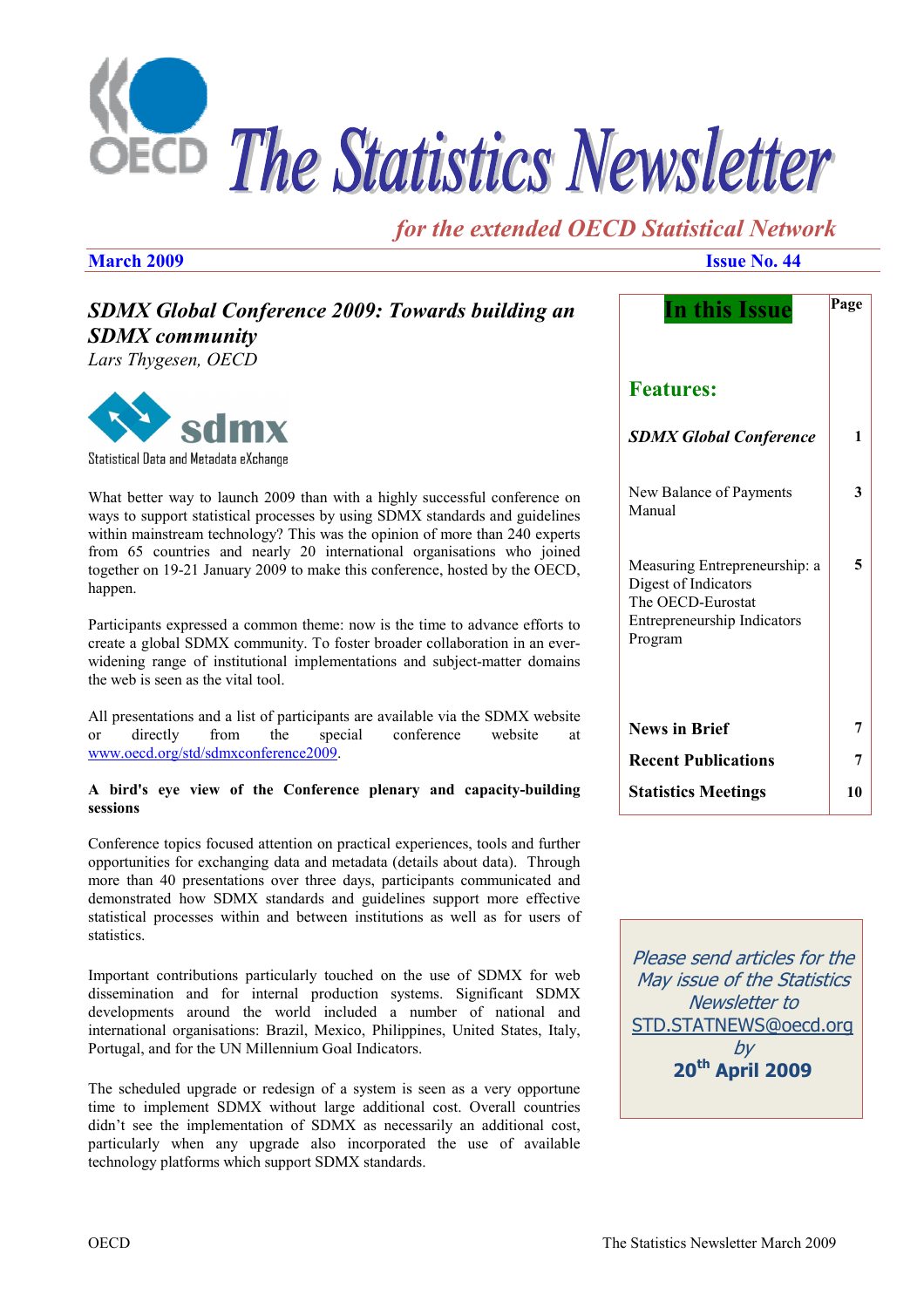

In many cases, decision-makers at statistical institutions are not necessarily SDMX technical experts. The supply of nontechnical materials for these senior managers at the statistical institutions would be seen as very valuable in obtaining support for the use of SDMX. In addition this should be combined with the provision of additional capacitybuilding around the world

Nearly 200 participants attended the special third day of the conference that had been arranged for capacity-building, with two-thirds at the technical standards session and one-third at the content-oriented guidelines session. Some key points of the conference plenary and capacitybuilding sessions are outlined below.

#### **Conference Plenary**

#### *Experiences and lessons learned*

Significant progress is being made through implementations in a number of subject-matter domains. Developments involving SDMX are multi-disciplinary and require teamwork across a variety of skills (e.g. statistical, technical

and managerial). The contribution of those with statistical knowledge is central to making the most out of the use of the SDMX framework of standards and guidelines.

#### *Statistical processes and SDMX*

Examination of an "end-to-end" approach to using SDMX shows potential for significantly enhancing SDMX's contribution to greater efficiency in internal statistical processes and dissemination. Possible finetuning or new requirements for SDMX Technical Standards may emerge based on recent implementation experiences.

#### *Perspectives on metadata*

Metadata registries are being implemented and have further potential with metadata management for census data exchange and dissemination showing promise.

#### *SDMX Survey and Panel*

Results of a questionnaire answered by more than 100 institutions shows 85 percent of respondents use or plan (within

the coming year) to use SDMX standards and guidelines. All institutions considered SDMX would be useful for their organisations, with close to 70 per cent indicating it as very or extremely useful.

The Panel discussion brought together perspectives from sponsoring institutions, countries and vendors. It appears that investment in SDMX by vendors is likely to increase as institutions more widely use SDMX standards and guidelines around the world. Creating an active SDMX community, including a user forum or help desk and additional user-friendly training materials, was seen as critical in the months ahead. Members of the Panel also saw benefits from clarifying SDMX conformance principles, particularly for tools developments and for potential sharing of application (open source) code. Steady growth in implementation is expected to benefit from ensuring that annexes based on SDMX standards and guidelines accompany the release of newly upgraded or revised statistical methodologies, in particular,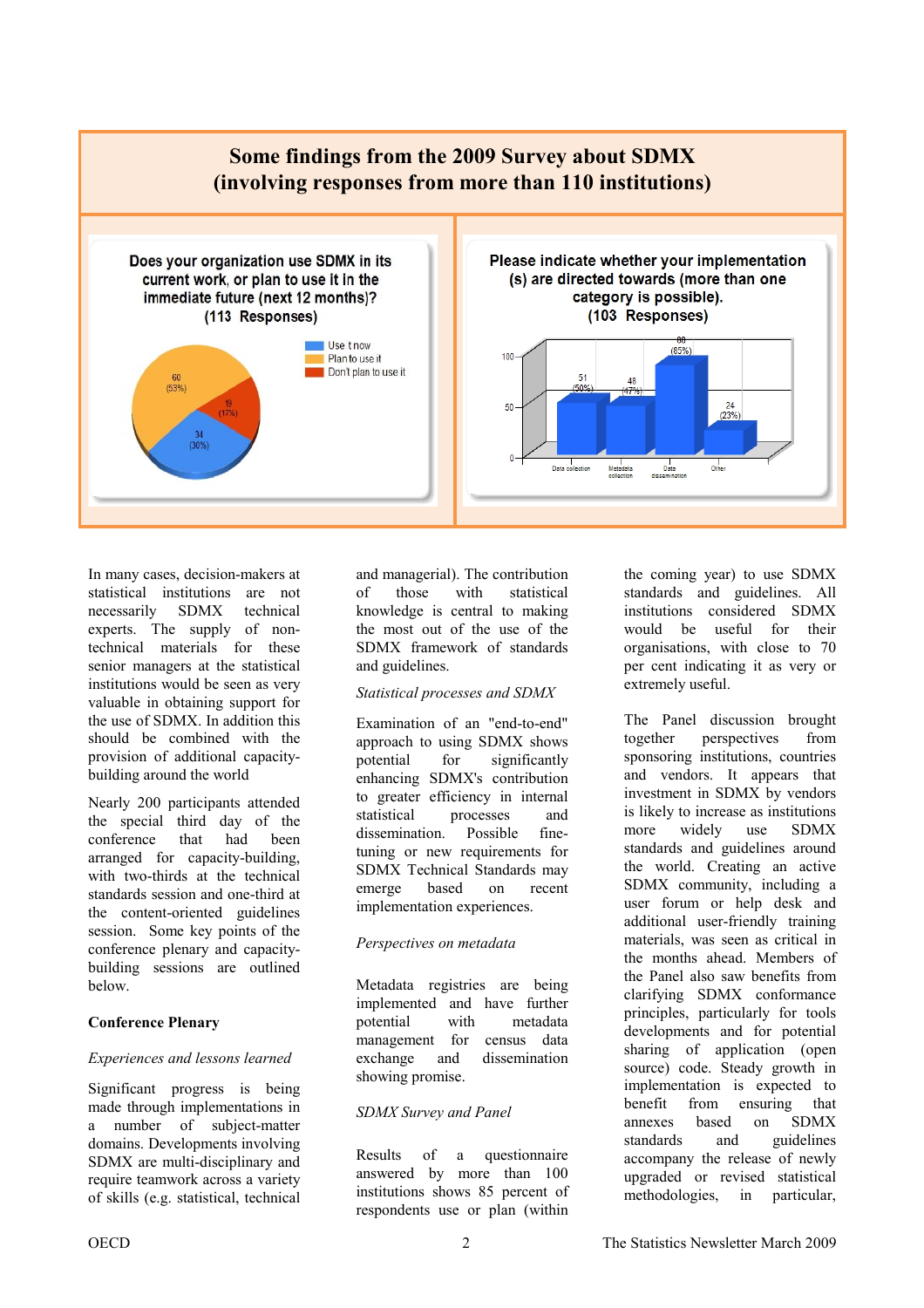<span id="page-2-0"></span>providing detailed information about SDMX-conformant data and metadata structure definitions.

### **Capacity-Building**

*SDMX Overview Session - Plenary Session* 

The key message is that SDMX is not essentially about technology. The business case is built on greater efficiency through the use of metadata. The recent longawaited release of the SDMX Content-Oriented Guidelines (2009) strengthens the SDMX framework provided by the SDMX Technical Standards (Version 2). A new User Guide is now available on the SDMX website.

*SDMX Technical Standards - Separate Track* 

Development of web-oriented implementations, particularly involving visualisation techniques, are supported by a growing number of tools relying on the SDMX framework.

### *SDMX Content-Oriented Guidelines - Separate Track*

The SDMX Content-Oriented Guidelines (2009) and domain activities are advancing. Experts are keen to be made aware of, and contribute to, continuing developments.

### **About SDMX**

The Statistical Data and Metadata Exchange (SDMX) initiative fosters the development and use of technical standards and content-oriented guidelines for greater efficiency in the exchange, sharing and dissemination of data and metadata using mainstream technology as well as in production processes involving internal statistical systems.

## **DD4D – Data Designed for**

**Decisions**  Enhancing social, economic and environmental progress

### **A joint IIID and OECD conference**

### **Paris, 18-20 June 2009**

A conference for intermediaries between data, knowledge and empowerment.

Speakers from 20 countries investigate selection, visualisation, interpretation and communication of data.

- Bringing personal meaning and relevance to statistics.
- Sharing tools to access and understand data.
- Finding stories in data and communicating them.
- Helping people understand complex issues.
- Graphic representation and decision-making.
- Visualising progress and development.

### For more information, visit: http://dd4d.net/

The International Organization for Standardization (ISO) has approved SDMX Technical Standards as Technical Specification 17369. SDMX regularly reports on its activities

to the Committee for the Coordination of Statistical Activities (about 25 international organisations), which have adopted SDMX for data exchange and sharing, and the UN Statistical Commission, which last year recognised SDMX as the preferred standard for the exchange and sharing of data and metadata and encouraged further implementations by national and international statistical organisations.

*New Balance of Payments Manual Robert Dippelsman, IMF* 

*----* 



The *Balance of Payments and International Investment Position Manual (BPM6)* has been updated to take account of three main economic developments globalization; the increased emphasis on balance sheet issues; and financial innovation. *BPM6* was adopted at the November 2008 meeting of the IMF Committee on Balance of Payments Statistics (Committee), and a pre-publication draft is available at: [http://www.imf.org/external/pubs/](http://www.imf.org/external/pubs/ft/bop/2007/bopman6.htm)

ft/bop/2007/bopman6.htm

The draft is subject only to editing. The final hard copy edition is expected to be available late in 2009 or early in 2010. *BPM6* will be translated into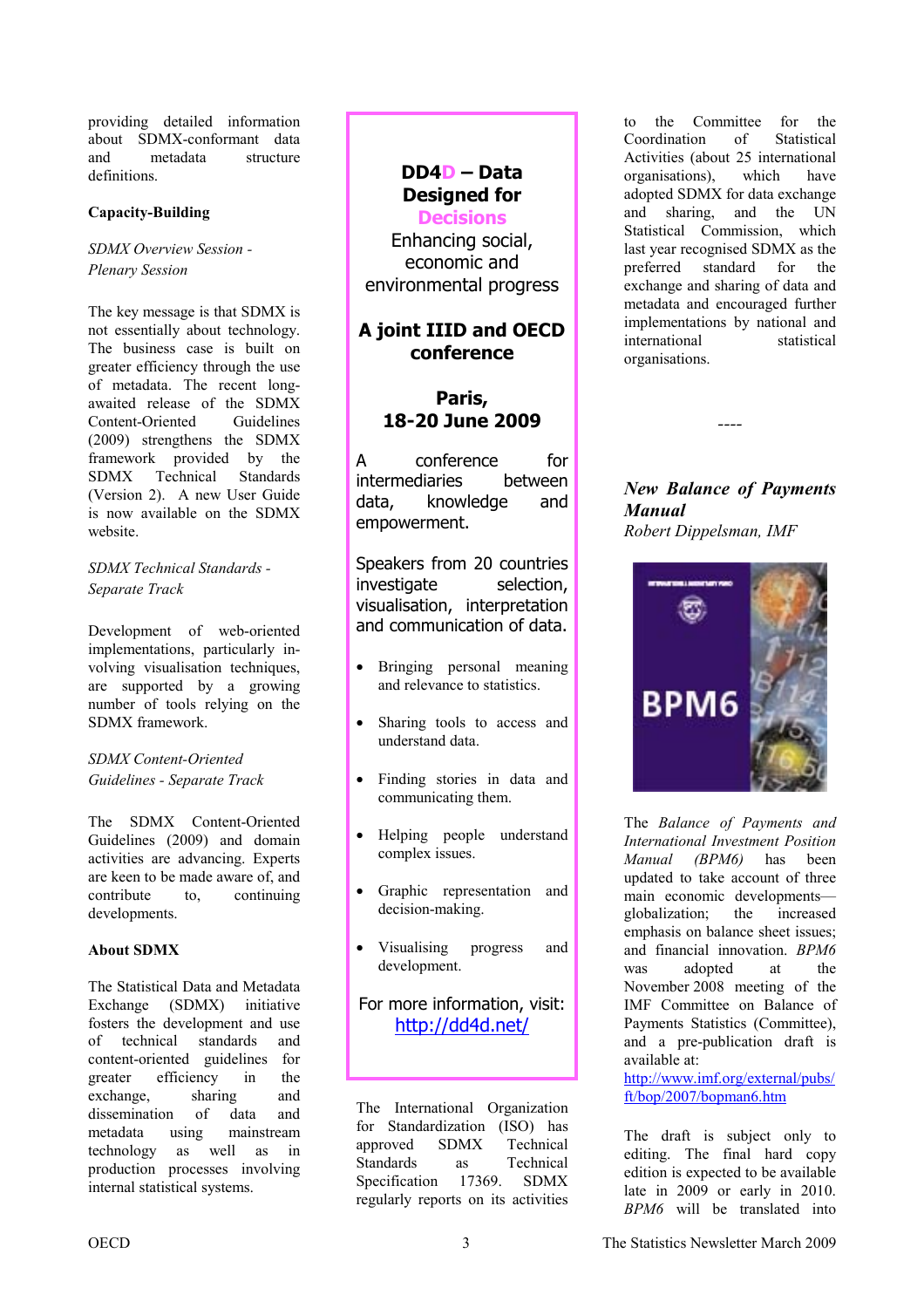Arabic, Chinese, French, Russian, and Spanish.

### **Major changes introduced in**  *BPM6*

Among the most significant changes made in moving from *BPM5* to *BPM6* are:

- revised treatment of goods for processing and merchanting;
- elaboration of direct investment consistent with the new *OECD Benchmark Definition of Foreign Direct Investment*, notably the redefining of direct investment in terms of control and influence, treatment of chains of investment and fellow enterprises, and presentation on a gross asset/liability basis as well as according to the directional principle; and
- strengthened concordance with the *SNA,* such as on financial services and full articulation of the *SNA* / *Monetary and Financial Statistics Manual* instrument classification.

### **Implementation plans**

A considerable part of the IMF Statistics Department and Committee's work program will be taken up with the task of implementing *BPM6*. The work program largely draws from the successful implementation of *BPM5* in 1993–1995 and includes the following elements:

- provision of written material for balance of payments compilers, especially the *Balance of Payments Compilation Guide*  (*Compilation Guide*) and the *Balance of Payments Textbook* (*Textbook*);
- providing assistance to balance of payments

compilers in the form of training and seminars;

- a questionnaire to be sent to countries in the first half of 2009 inquiring into their implementation strategies and identifying topics for which special support is needed;
- distribution of papers on national experiences in implementing *BPM6;*
- development of a conversion matrix, linking balance of payments and international investment position (IIP) items of *BPM5* and *BPM6*, and explaining any differences in the content of related items so as to facilitate conversion to the new *Manual*;
- IMF courses and seminars held in headquarters and regional training centers have been converted to a *BPM6* basis and include sessions on revision issues; and
- the changeover of the presentation of data in the IMF's *Balance of Payments Statistics Yearbook* and the *International Financial Statistics* according to *BPM6*. Provisionally, 2012 (for 2011 data) has been set as the date for the conversion in these publications, based on input from compilers.

We are pleased to note that many economies have already begun improving and updating their source data to be consistent with the new methodological standards and updated basis of presenting data. We urge all economies who have not already done so to begin planning for the implementation of the new standards, to facilitate their adoption. Just as the revision was conducted in coordination with related standards for national accounts and direct investment implementation at the economy level will also be coordinated.

More details on the update and its implementation can be found in the following papers:

*Adoption of* BPM6*: Report by the IMF* (BOPCOM-08/03)

BPM6 *Implementation Plan, and Plans for Preparing a Compilation Guide: Report by the IMF* (BOPCOM-08/10A)

These are available on the Committee website: [http://www.imf.org/external/bopa](http://www.imf.org/external/bopage/bopindex.htm) ge/bopindex.htm

#### **Harmonization with other manuals**

The update of the *Balance of Payments Manual* was conducted in parallel with the update of the *System of National Accounts*  (*SNA*) to maintain consistency. The update was also conducted in parallel with the production of the fourth edition of the *OECD Benchmark Definition of Foreign Direct Investment*. In addition, the update takes into account improved recording and methodological treatments contained in other manuals prepared by the Statistics Department, including *External Debt Statistics: Guide for Compilers and Uses* (2003), *Monetary and Financial Statistics Manual* (2000), and *Government Finance Statistics Manual* (2001). In turn, these manuals will be revised to reflect the revisions made in *BPM6* and *SNA*.

### **Interested in working for the OECD?**

*----* 

To subscribe to our email alert service announcing new job vacancies, please register at: www.oecd.org/hrm/vacancies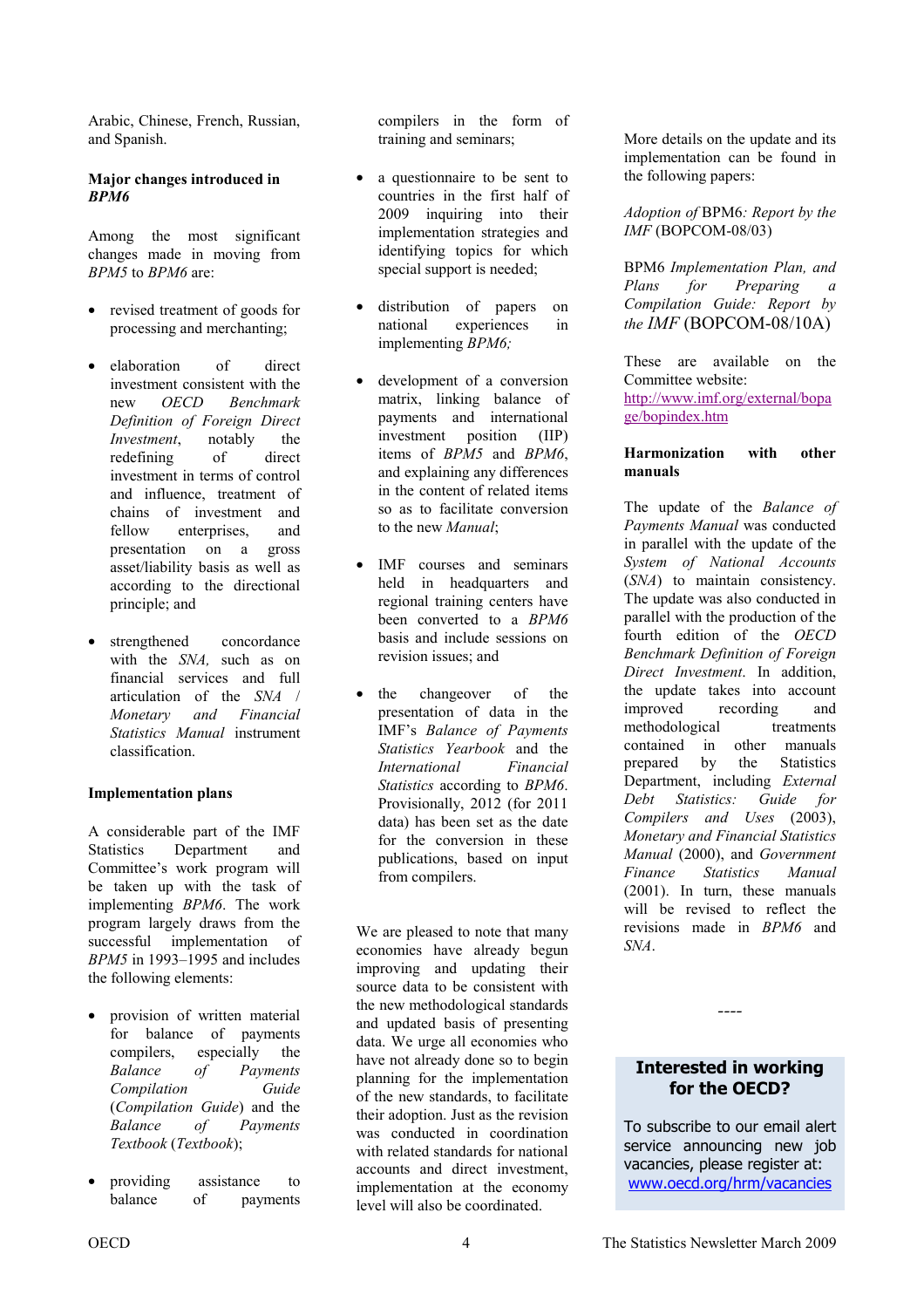<span id="page-4-0"></span>*Measuring entrepreneurship: a digest of indicators The OECD-Eurostat Entrepreneurship Indicators Program Koen De Backer, OECD* 



Over the past ten years, the OECD has addressed entrepreneurship issues in various studies and reports. While these studies compiled data relevant to support specific research or policy tasks, no effort was made to establish an ongoing database of entrepreneurship indicators across OECD countries.

In 2006 the OECD launched the Entrepreneurship Indicators Programme (EIP) with the financial support of the Kauffman Foundation. In 2007, Eurostat joined forces with the OECD to create a joint OECD-Eurostat EIP.

The EIP establishes multiple measures of internationally comparable data and indicators on entrepreneurial activity, based on information produced by national statistical offices according to internationally agreed definitions. Policy-makers can now view their countries' entrepreneurial performance, and compare it with other countries.

The digest presents the results of the first round of empirical data collected under the EIP. Initial findings now published cover 15

European countries, the United States, Canada and New Zealand. Other countries are expected to join the programme over the coming months.

The results show that in 2005 the number of new businesses as a proportion of all companies, the "birth rate", was highest in Eastern European countries. These new EU countries underwent structural changes in their economies and consequently saw significant entrepreneurial activity.

The business birth rate is found to be on average 4 to 5 percent higher in the services sector than in the manufacturing sector. Closure rates are also higher in services, reflecting the higher entry and exit costs for manufacturing companies. Even in 2005, a year of relatively robust economic growth, a large number of new firms failed to survive their first year.

The report also analyses high growth firms. It finds a large share of new businesses have difficulties achieving higher growth than after their first year. At less than 2 percent of all companies, the number of young firms with fast-growing turnover (known as "gazelle" firms), nevertheless remains small in the countries surveyed.

Measuring Entrepreneurship: A Digest of Indicators can be downloaded from OECD's website:

[www.oecd.org/statistics/entrepren](www.oecd.org/statistics/entrepreneurshipindicators) eurshipindicators.

For more information about the OECD-Eurostat Entrepreneurship Indicators Programme, please contact Koen De Backer in OECD's Statistics Directorate (tel: +33 1 4524 7661; e-mail: koen.debacker@oecd.org).

### **The Fifth UNWTO International Conference on Tourism Statistics**

### **Tourism: An Engine for Employment Creation**

Bali, Indonesia 30 March-2 April 2009

UNWTO's International Conferences on Tourism Statistics (Ottawa 1990, Nice 1999, Vancouver 2001, and Iguazu 2005) have been significant milestones in the definition of tourism statistics international standards.

The Bali Conference will offer the first ever global focus on employment as a key challenge for National Tourism Administrations and the tourism industries will address the measurement and quality of employment in the sector.

Ministerial sessions include: (i) employment policy issues in tourism, (ii) employment and decent work in tourism as a tool for poverty alleviation, (iii) UNWTO guidelines for fostering employment and decent work and (iv) ILO employment and decent work tool-kit and its application to tourism.

Futher details: [http://www.unwto.org/](http://www.unwto.org/bali.php?lang=E) bali.php?lang=E

*----*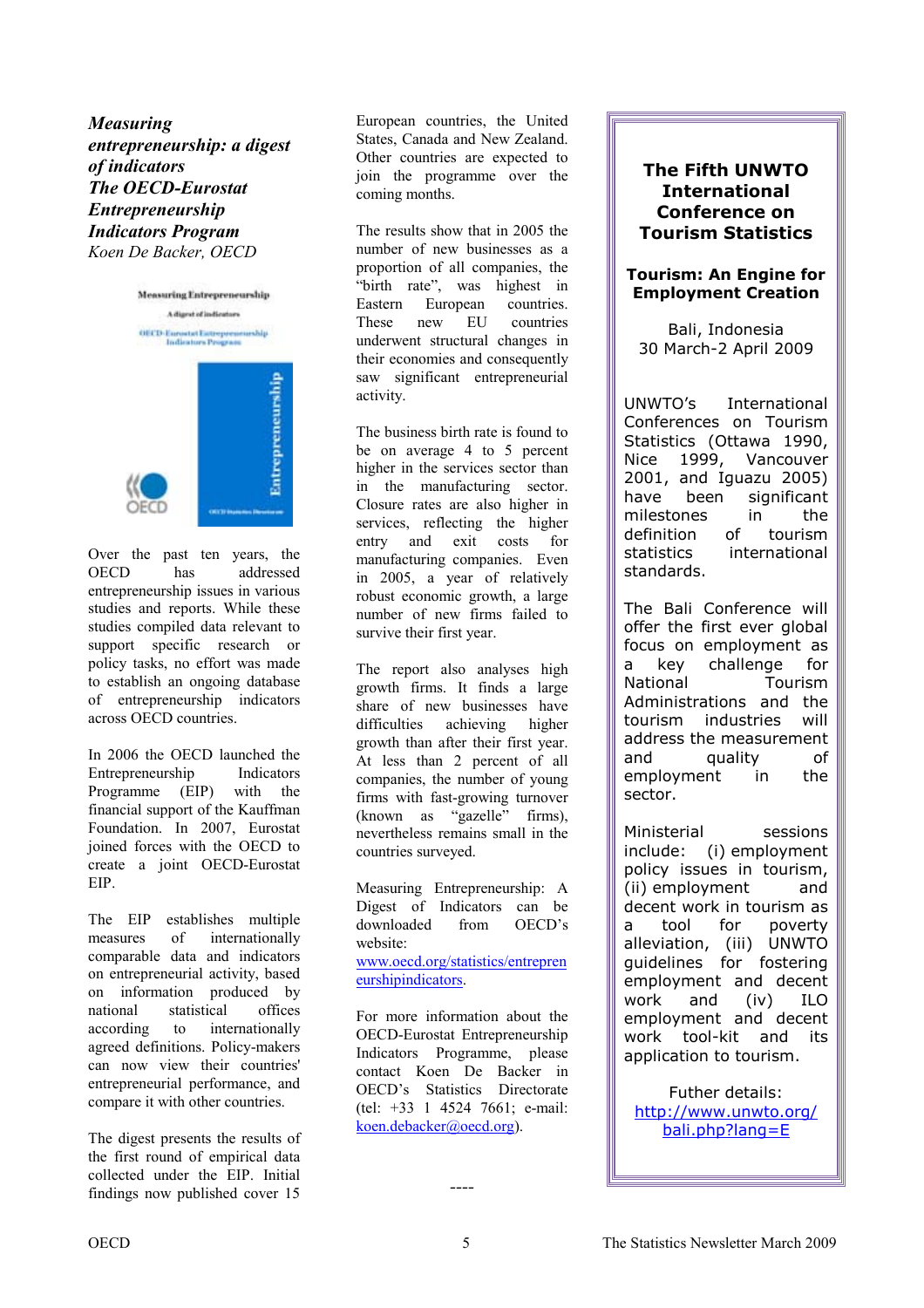**USCENSUSBUREAU Helping You Make Informed Decisions**





**The World Bank Group**

## **Seminar on "Innovative Approaches to Turn Statistics into Knowledge" 15-16 July 2009, Washington D.C.**

### **Venue**

The seminar is hosted by the [US Census Bureau](www.census.gov) and is arranged jointly by the Census Bureau, the [OECD](www.oecd.org) and the [World Bank.](www.worldbank.org) It will be held on 15-16 July 2009 in the headquarters of the US Census Bureau, located in Suitland, Maryland, just outside of Washington DC.

### **Purpose**

The purpose of the seminar is to contribute to the development of tools to help people transform statistics into knowledge and decisions. A first condition for statistics to be used this way is that relevant statistics become known, available, and understood by wider audiences.

[The seminar is held in the context of the OECD Global Project on "Measuring the Progress of](http://www.oecd.org/pages/0,3417,en_40033426_40033828_1_1_1_1_1,00.html) Societies". It should contribute to one of the goals quoted in the Istanbul Declaration: "produce a broader, shared, public understanding of changing conditions, while highlighting areas of significant change or inadequate knowledge".

### **Format**

It will be a two-day seminar in plenum, with no parallel sessions. There will be around 20 presentations and discussants will be allocated to the sessions. A few panels may be organised. The conference will be video recorded, allowing other interested parties to watch it later on the seminar website.

### **Participation in the seminar**

For more information, please visit www.oecd.org/progress/ict/statknowledge. The event can accommodate a maximum of 350 participants. Application for participation should be made using the *Participation application form* on the seminar website. **Deadline 15 April 2009**. The Organising Committee will review applications for participation with a view to obtaining a balanced audience and will then send confirmations. There is no participation fee.

### **Making a presentation**

If you wish to make a presentation, please send an application with the information necessary to evaluate your proposal, using the *Presentation proposal form* at www.oecd.org/progress/ict/statknowledge. The deadline for proposals is also **15 April 2009**. The Organising Committee will review all proposed presentations and contact the proposers.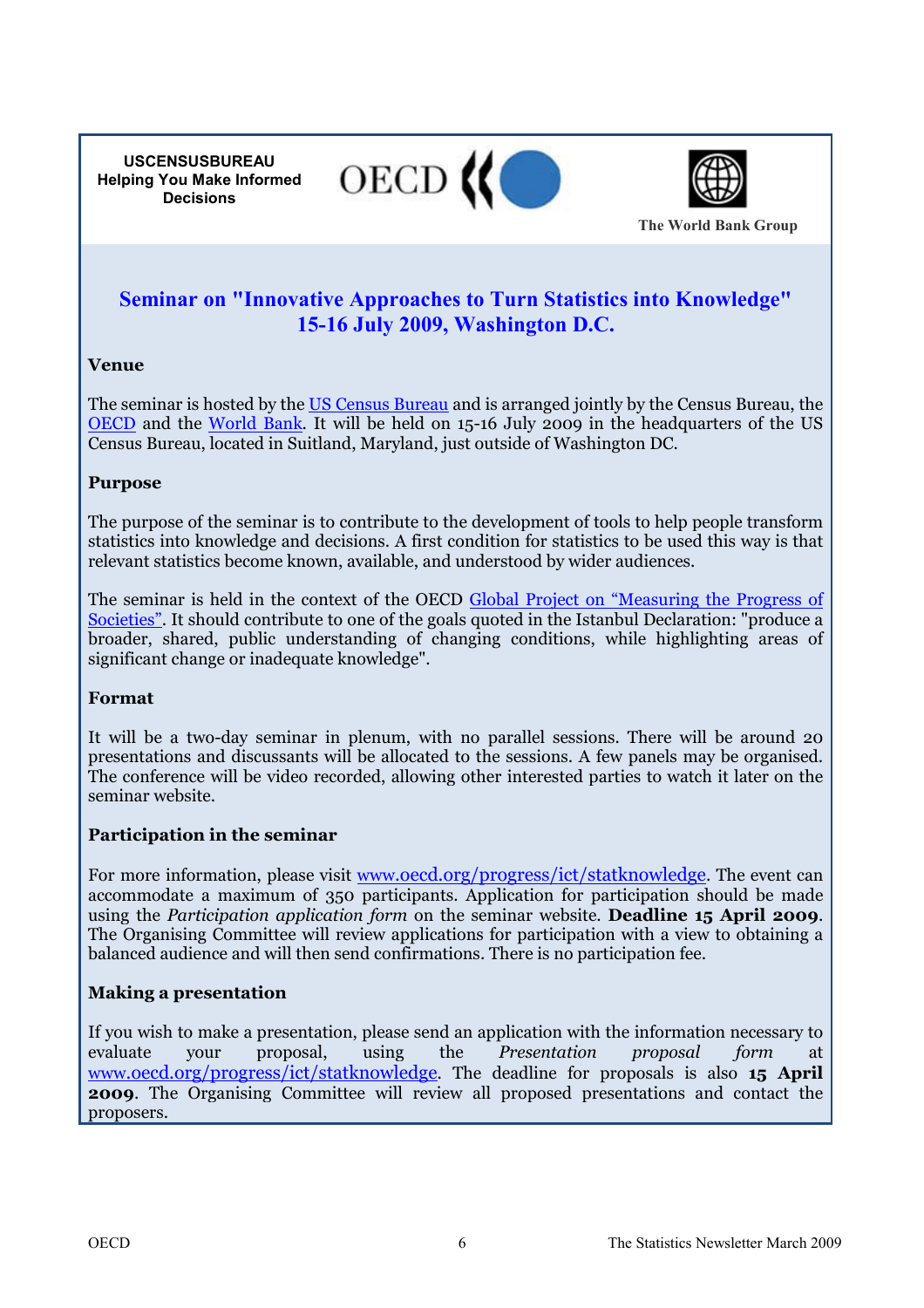## <span id="page-6-0"></span>**NEWS IN BRIEF**

### **Towards Harmonised Bilateral Trade Data for Inter-Country Input-Output Analyses: Statistical Issues (STI working paper 2009/4)**

Understanding the increasingly complex structures of international trade is an important concern for policy makers, as deepening economic integration is characterised by the growing trade in intermediate goods and services between countries. Analyses based on international input-output tables can help address traderelated policy issues as well as providing other insights into the socio-economic and environmental impacts of globalisation. To link national input-output tables in order to carry out interdependent analyses across countries requires a consistent set of harmonised international bilateral trade data that ideally reflects recent output by the economic activities in question. This paper discusses the challenges faced when attempting to construct appropriate bilateral trade matrices using annual data collected by the OECD and United Nations, as well as national sources. While the main focus is on the increasing presence of "re-exports" in reported exports of goods data, this paper also addresses some other statistical and data issues that need to be considered, such as treatment of confidential (or "unallocated") trade in goods; trade in second-hand goods, scrap metal and other waste; differences in trade statistics across international statistical agencies; and the additional problems encountered when converting product-based trade data to industry-based classifications. Issues concerning Balance of Payments data, the main source for trade in services, are also addressed.

The full working paper can be accessed at: http://www.oecd.org/dataoecd/2/48/42264754.pdf

## **RECENT PUBLICATIONS**

*All OECD publications can be ordered on line at: www.oecd.org/bookshop*

### **▲OECD Journal: Financial Market Trends, n° 95 Volume 2008/2**

Two articles concerning the financial assets of specific institutional sectors of the economy have recently been published in this publication:

• Households' Wealth Composition Across OECD Countries and Financial Risks Borne by Households:

http://www.oecd.org/dataoecd/53/48/42143434.pdf

This article is mainly based on two OECD databases, the "*Financial Balance Sheets*", which belongs to the System of National Accounts (SNA 1993) and the "*Households' Financial and Non-financial Assets*", which introduces a finer classification through the decomposition of two financial assets defined in the SNA 1993. The first section of the article, based on data stored in both databases, presents a combined analysis of households' financial and non-financial balance sheets across OECD countries over the period 1995-2006. Its scope mainly covers households' gross wealth (financial, dwellings and land) and therefore does not include debt. The second section, based on the OECD households' financial and non-financial assets database, analyses financial risks borne by households investing their savings either in investment fund shares, in life insurance reserves or in pension schemes, and how these allocations have changed and developed over time in various OECD countries. It focuses on the evolution of the share of each financial asset within the households' financial balance sheet over the period 1995-2006. It describes and characterises the behaviour and preferences of the households. The last section deals with non-financial assets and their importance in the global wealth of OECD households.

• Recent Trends in Institutional Investors **Statistics** http://www.oecd.org/dataoecd/53/49/42143444.pdf.

The dataset "Institutional Investors Statistics", integrated in the framework of the OECD Financial Accounts, contains data collected from Central Banks and National Statistical Offices and published by the OECD on its website. It allows measuring and analyzing the role of institutional investors in capital markets. This article presents, in tables and graphs, an overview of institutional investors' assets, general trends across OECD countries over the period 1995-2007 as well as details of the composition of institutional investors' portfolio and their development, by country. It also provides information on the weight of assets issued by non-residents and on the relative importance of nonfinancial assets held by institutional investors.

### **▲Economic Policy Reforms 2009, Going for Growth**

Going for Growth 2009 highlights the most appropriate structural reforms to pursue to improve performance, takes stock of recent progress in implementing structural policy reforms and identifies five policy priorities for each OECD country that could lift economic growth in the long run. It calls for reforms in a number of areas in order to strengthen labour productivity and employment, including reforms to education systems, product market regulation, agricultural policies, tax and benefit systems, health care and labour market policies. In addition, this issue contains four analytical chapters covering taxation and economic growth, reform of product market regulation, infrastructure investment and the effect of population structure on employment and productivity.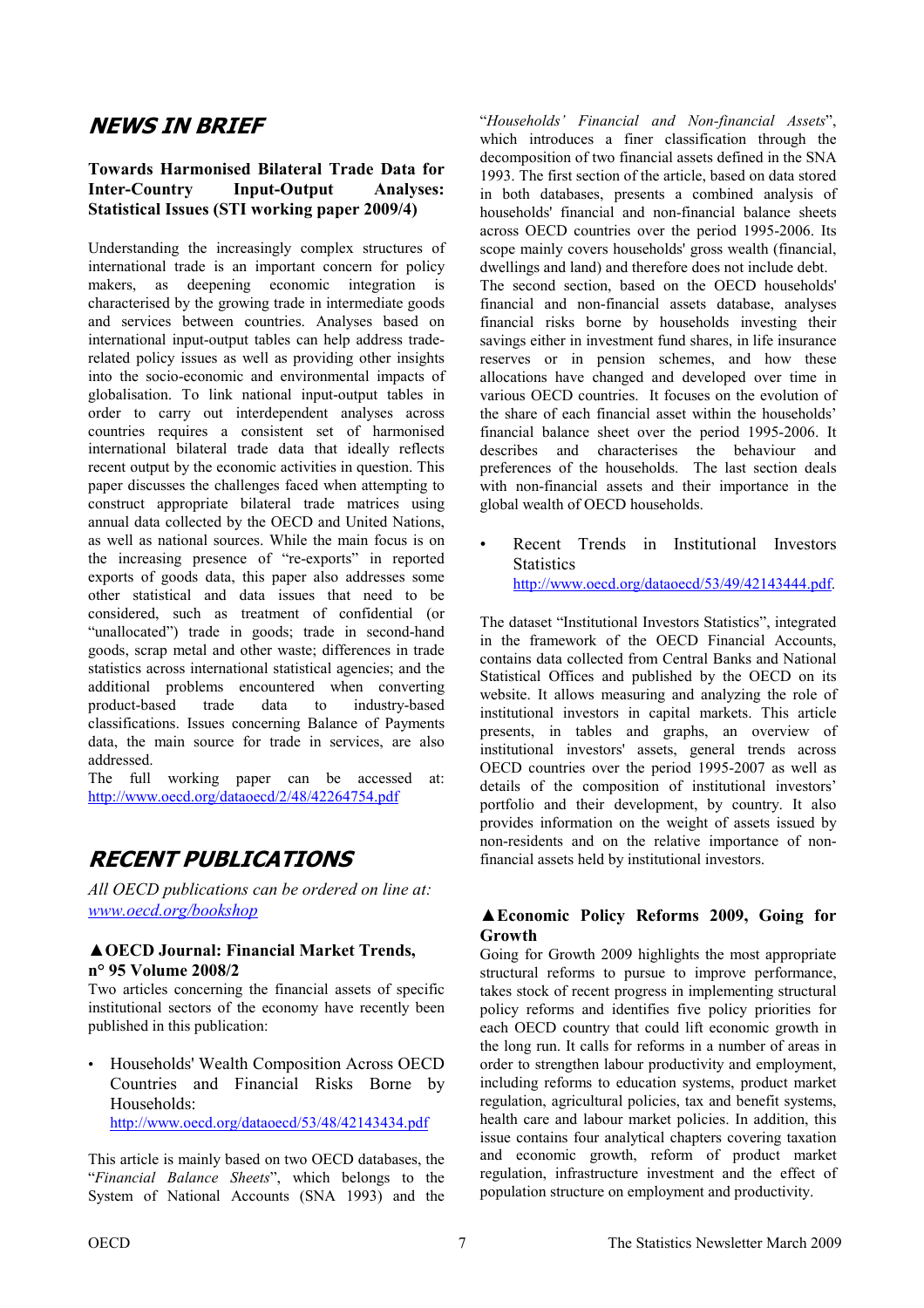### **▲OECD Patent Statistics Manual**

This 2009 edition of the OECD Patent Statistics Manual takes stock of the recent developments in the field. It provides guiding principles for the use of patent data in the context of S&T measurement, and recommendations for the compilation and interpretation of patent indicators in this context. It aims to show what patent statistics can and cannot be used for, and how to count patents in order to maximise information on S&T activities while minimising statistical noise and biases. Finally, it describes how patent data can be used in the analysis of a wide array of topics related to technical change and patenting activity including industry-science linkages, patenting strategies by companies, internationalisation of research, and indicators on the value of patents.

### ▲**OECD International Development Statistics 2009**

This CD-ROM provides economists and researchers with a unique source of up-to-date comparative statistics and information on international development. Time series cover: volume, origin and types of aid and other resource flows to over 150 recipient countries; individual aid commitments by sector type, donors, and recipient, with textual and numerical information on projects; key development indicators; and numerous Aid charts for DAC members, recipient countries/territories and regions. This edition includes the following databases: the DAC/GEO (Geographical Distribution of Financial Flows to Aid Recipients, 1960-2007); the CRS (Creditor Reporting System, 1973-2007) and DCR/STATS (Statistical Annex of the 2008 Development Cooperation Report) databases; Aid at a Glance, including Aid Charts for DAC Members, recipient countries/territories and regions; and detailed documentation for each database.

## **OUT SOON**

**▲OECD Factbook 2009 Economic, Environmental and Social Statistics** 



OECD Factbook 2009 is the fifth edition of a comprehensive and dynamic statistical annual from the OECD. More than 100 indicators cover a wide range of

areas: economy, agriculture, education, energy, environment, foreign aid, health and quality of life, industry, information and communications, population/labour force, trade and investment, taxation, public expenditure and R&D. This year, the OECD Factbook features a focus chapter on inequality. Data are provided for all OECD member countries with area totals, and in some cases, for selected non-member economies. For each indicator, there is a two-page spread. A text page includes a short introduction followed by a detailed definition of the indicator, comments on comparability of the data, an assessment of long-term trends related to the indicator, and a list of references for further information on the indicator. The next page contains a table and a graph providing - at a glance - the key message conveyed by the data. A dynamic link (StatLink) is provided for each table directing the user to a web page where the corresponding data are available in Excel® format. OECD Factbook 2009 is a key reference tool for everyone working on economic and policy issues.

### **▲National Accounts of OECD Countries, Volumes IIIa and IIIb, Financial Accounts – Flows and Financial Balance Sheets – Stocks, 1996-2007, 2008 Edition**

The 2008 edition of *Financial Accounts - Flows and Financial Balance Sheets - Stocks* (Volumes IIIa and IIIb in the series of National Accounts of OECD Countries) is an annual publication, dedicated to financial flows and stocks. Data are based on internationally agreed concepts and definitions according to the System of National Accounts 1993 (SNA93). *Financial Accounts*, which belong to the Accumulation Accounts, include, by type of instruments, the financial transactions of OECD countries (both net acquisition of financial assets and incurrence of liabilities), between institutional sectors. *Financial Balance Sheets*, which correspond to the final set of information in the full sequence of the accounts describing the economic cycle. include the stocks of financial assets and liabilities held by the institutional sectors, and give a picture of their net worth, at the end of the accounting period. Both volumes cover 29 of the 30 OECD countries and contain brief country notes. The paper version of these two volumes III present data relating to the main institutional sectors of the economy - *Non-financial corporations* (S11), *Financial corporations* (S12), *General government* (S13), *Central Government* (S1311), *Households and Non-profit institutions serving households - NPISH* (S14-S15), *Total economy* (S1) and *Rest of the World* (S2) - from 1996 onwards (when available in the country) while the electronic versions contain all available data (from 1970 onwards, for all sectors; from 1950 for the United States). Data are expressed in national currency (in euros for euro area countries).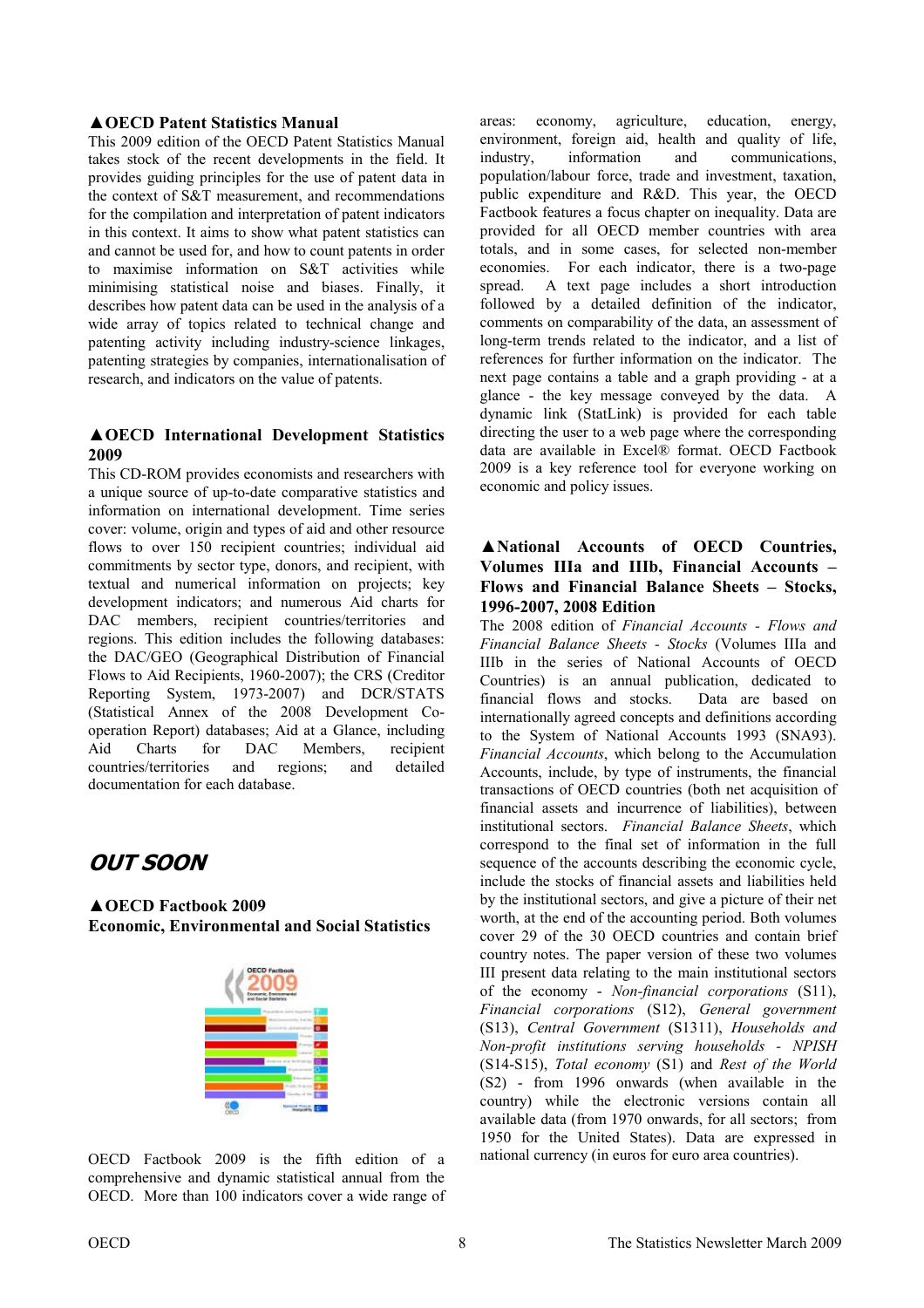### **▲OECD Regions at a Glance 2009**

Well over one-third of the total economic output of OECD countries was generated by just 10% of OECD regions in 2005. This means the performance of regional economies and the effectiveness of regional policy matter more than ever. OECD Regions at a Glance is the onestop guide for understanding regional competitiveness and performance, providing comparative statistical information at the sub-national level, graphs and maps. It identifies new ways that regions can increase their capacity to exploit local factors, mobilise resources and link with other regions. Measuring such factors as education levels, employment opportunities and intensity of knowledge-based activities, this publication offers a statistical snapshot of how life is lived – and can be improved – from region to region in the OECD area. This third edition provides the latest comparable data and trends across regions in OECD countries, including a special focus on the spatial dimension for innovation. It relies on the OECD Regional database, the most comprehensive set of statistics at the sub-national level on demography, economic and labour market performance, education, healthcare, environmental outputs and knowledge-based activities comparable among the OECD countries.

### **▲Governing Regional Development Policy, The Use of Performance Indicators**

This report examines both the challenges and the opportunities associated with designing and using indicator systems as a tool for the governance of regional development policy. It draws on the experiences of a number of OECD countries and provides an in-depth look at the cases of Italy, the United Kingdom (England), the United States and the European Union. It builds on previous OECD work on the governance of regional development policy by extending lessons about contractual relations among levels of government to performance indicator systems.

### **▲Society at a Glance 2009, OECD Social Indicators**

Society at a Glance offers a concise quantitative overview of social trends and policies across the OECD. This 2009 edition includes a wide range of information on social issues – such as demography and family characteristics, employment and unemployment, poverty and inequality, social and health care expenditure, and work and life satisfaction –as well as a guide to help readers understand the structure of OECD social indicators. In addition to updating some of the indicators from previous editions, Society at a Glance 2009 adds several new and innovative social indicators, including adult height, perceived health status, risky youth behaviour and bullying. For the first time, the report also provides a condensed set of headline social indicators summarising social well-being in OECD countries.

### **Training Course… Statistics, Knowledge and Policy**

### **Ottawa, Canada: 11-15 May 2009**

The OECD, in association with the Canadian Council on Learning (CCL), has developed a 5-day training course on "Statistics, Knowledge and Policy: Understanding Societal Change". The course has been designed for individuals who want to understand the progress of their societies and promote evidence-based debate and policy making. It is being run as a part of the Global Project on "Measuring the Progress of Societies". Space is limited to 25 applicants and participants will be selected according to their role and experience in order to achieve a good balance for peer-to-peer learning. If you are interested please email barbara.iasiello@oecd.org, attaching a CV or phone +33 (0)1 45 24 94 36. We will let you know as quickly as possible whether your application has been accepted. The registration fee is 2,000 Euros and includes: accommodation (4 nights); the training course and material, breakfast, lunch and coffee breaks (4 days). Participants will need to be able to cover their own travel expenses. The deadline for registration is, 11 April 2009. For more information you can visit our website at www.oecd.org/progress/training

The **Statistics Newsletter** is published by the **Statistics Directorate of the OECD** 

**Editor in chief**: Enrico Giovannini **Editor**: David Brackfield **Editorial assistant**: Julie Branco-Marinho **Technical advice and assistanc**e: Sonia Primot **Distribution**: Martine Breton

#### **For further information contact**:

The Editor, The Statistics Newsletter, email: STD.STATNEWS@oecd.org

Readers are invited to send their articles or comments to the above email address

*Deadline for articles for the next issue: 20 April 2009* 

**Contributors to this issue**:

Lars Thygesen, OECD/STD; Mr. Robert Dippelsman, IMF; Koen De Backer, OECD/STD.